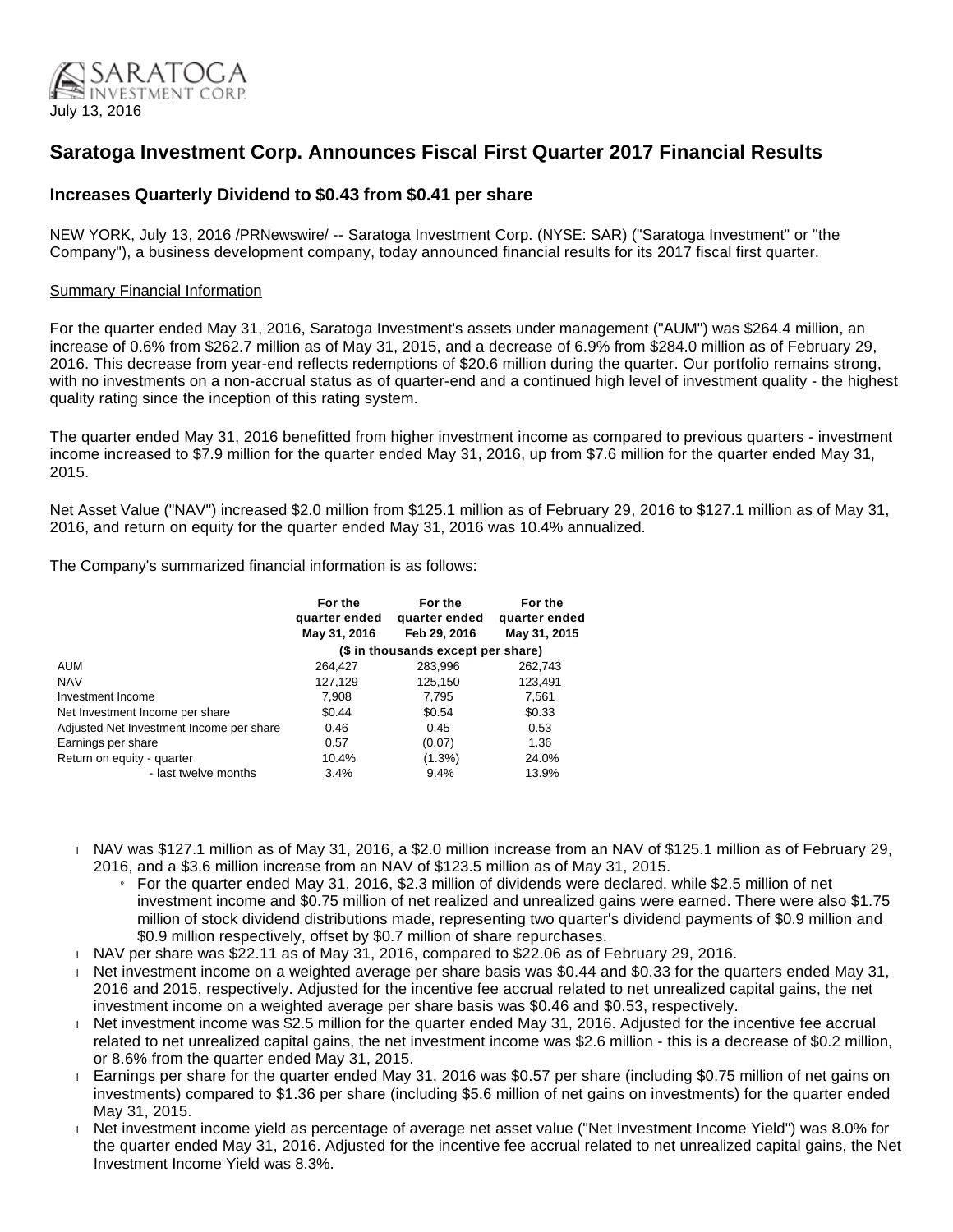- Return on equity for the quarters ended May 31, 2016 and 2015 was 10.4% and 24.0%, respectively.
- Investment portfolio activity for the quarter ended May 31, 2016:
	- » Cost of investments made during the period: \$0.0 million
	- » Principal repayments during the period: \$20.6 million

### Operating Results

For the quarter ended May 31, 2016, Saratoga Investment reported net investment income of \$2.5 million, or \$0.44 on a weighted average per share basis, and a net gain on investments of \$0.7 million, or \$0.13 on a weighted average per share basis, resulting in a net increase in net assets from operations of \$3.3 million, or \$0.57 on a weighted average per share basis. The \$0.7 million net gain on investments was comprised largely of \$6.1 million in net realized gain on investments, offset by \$5.4 million in net unrealized depreciation on investments. This compared to the quarter ended May 31, 2015 with net investment income of \$1.8 million, or \$0.33 on a weighted average per share basis, and a net gain on investments of \$5.6 million, or \$1.04 on a weighted average per share basis, resulting in a net increase in net assets from operations of \$7.4 million, or \$1.36 on a weighted average per share basis. The \$5.6 million net gain on investments consisted of \$0.07 million in net realized gains on investments and \$5.5 million of unrealized appreciation.

Adjusted for the incentive fee accrual related to net unrealized capital gains, the net investment income was \$2.6 million this is a decrease of approximately \$0.2 million, or 8.6% from the quarter ended May 31, 2015.

The quarter ended May 31, 2016 benefitted from higher investment income as compared to the quarter ended May 31, 2015 - investment income increased to \$7.9 million for the quarter ended May 31, 2016 from \$7.6 million for the quarter ended May 31, 2015. This steady increase in investment income was generated from an investment base that increased slightly by 0.6% since the quarter ended May 31, 2015. The investment income increase was offset by (i) increased debt and financing expenses from higher outstanding Notes payable and SBA debentures this year reflective of the growing average investment and asset base, (ii) increased base management fees generated from the management of this larger pool of investments, and (iii) increased total expenses, excluding interest and debt financing expenses, base management fees and incentive fees, reflecting primarily higher administrator expenses.

Total expenses, excluding interest and debt financing expenses, base management fees and incentive management fees, increased from \$0.9 million for the quarter ended May 31, 2015 to \$1.0 million for the quarter ended May 31, 2016, but remained unchanged at 1.4% of average total assets for both quarters.

Net Investment Income Yield was 8.0% for the quarter ended May 31, 2016. Adjusted for the incentive fee accrual related to net unrealized capital gains, the Net Investment Income Yield was 8.3% for the quarter ended May 31, 2016. Net Investment Income Yield was 5.8% for the quarter ended May 31, 2015. Adjusted for the incentive fee accrual related to net unrealized capital gains, the Net Investment Income Yield was 9.3% for the quarter ended May 31, 2015.

Return on Equity was 10.4% for the quarter ended May 31, 2016.

NAV was \$127.1 million as of May 31, 2016, a \$2.0 million increase from an NAV of \$125.1 million as of February 29, 2016. During this period, \$2.3 million of dividends were declared, while \$2.5 million of net investment income and \$0.75 million of net realized and unrealized gains were earned. There were also \$1.75 million of stock dividend distributions made, representing two quarter's dividend payments of \$0.9 million and \$0.9 million respectively, offset by \$0.7 million of share repurchases.

NAV per share was \$22.11 as of May 31, 2016, compared to \$22.06 as of February 29, 2016. During this past quarter, NAV per share increased by \$0.05 per share, primarily reflecting the \$0.9 million, or \$0.16 per share increase in net assets (net of the \$0.41 per share dividend paid during the quarter), offset by the dilutive impact of the net 77,995 shares issued during the quarter (1.4% of shares outstanding). These shares consisted of 123,492 shares issued pursuant to the dividend reinvestment plan representing two quarter's dividend payments, offset by 45,497 shares that were repurchased.

"In the midst of continued market volatility, we remain committed to pursuing the strategic objectives of achieving portfolio growth and quality that have guided us successfully since our initial investment in Saratoga, and are proud of our continued outperformance and high credit quality of our existing portfolio," said Christian L. Oberbeck, Chairman and Chief Executive Officer of Saratoga Investment. "Our \$20.6 million of redemptions this quarter represent strong returns on our investments as can be seen by our increase in investment income. While we did not add to our investments this quarter, our pipeline is strong and we expect solid additions during our second quarter. In addition, while bank and BDC non-accrual rates are on the rise, we have no investments on non-accrual. We feel that our disciplined investment approach has been rewarded with our double digit return on equity."

Michael J. Grisius, President and Chief Investment Officer, added, "We have been very prudent in deploying capital over the years and have remained so despite an increasingly difficult sourcing market. We have always highlighted that originations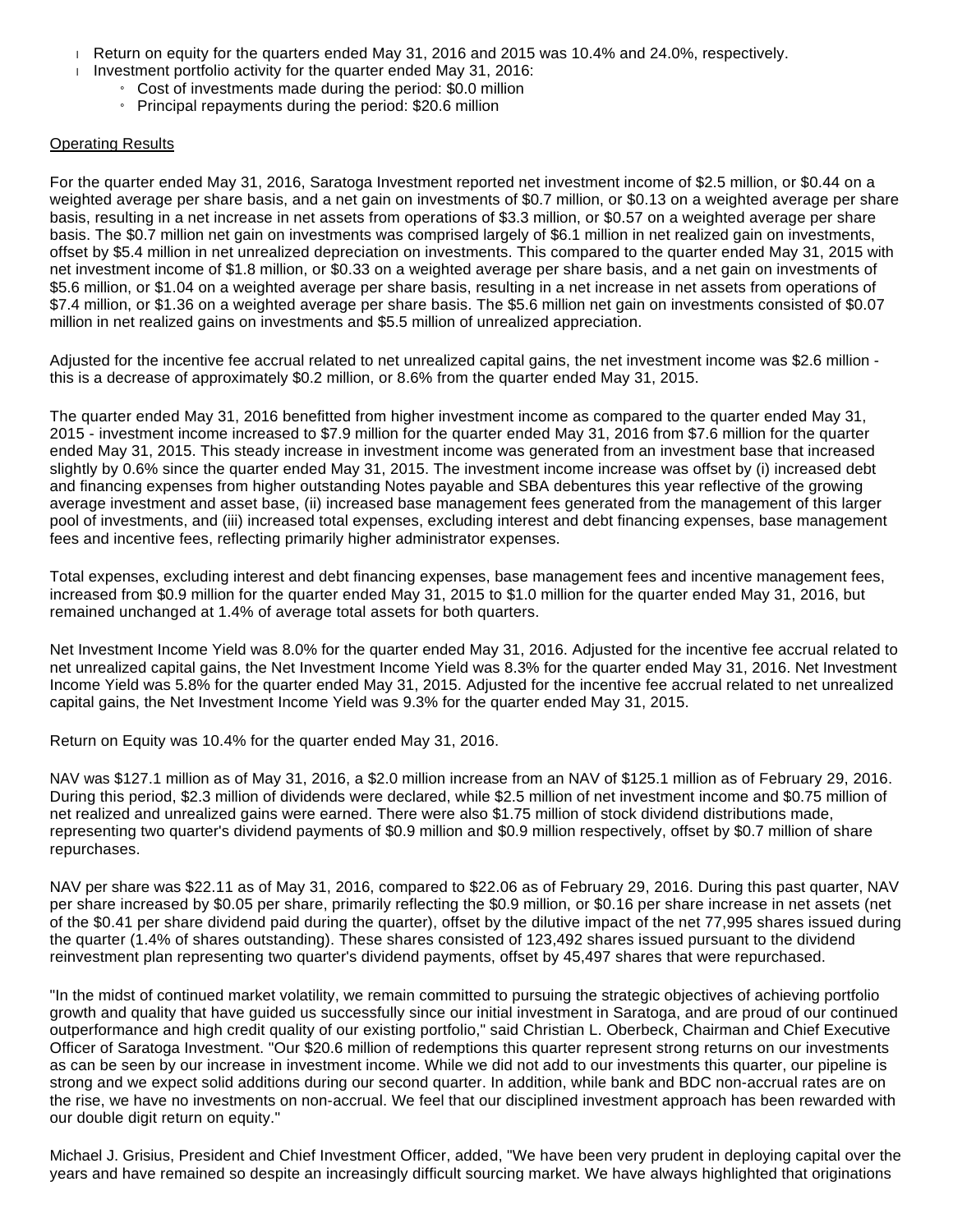will be lumpy, and to date, our portfolio remains high performing with strong quality ratings. Over 98% of our debt portfolio bears our highest credit quality rating. During this quarter, our return on equity was again strong reflecting some of the realizations we have had. This has helped us outperform the BDC space. We are confident that our investments in new business development capabilities will continue our sourcing productivity and growth."

# Portfolio and Investment Activity

As of May 31, 2016, the fair value of Saratoga Investment's portfolio was \$264.4 million (excluding \$27.5 million in cash and cash equivalents), principally invested in 32 portfolio companies and one collateralized loan obligation fund ("CLO"). The overall portfolio composition consisted of 49.7% of first lien term loans, 33.9% of second lien term loans, 4.7% of subordinated notes in a CLO, 4.9% of syndicated loans, and 6.8% of common equity.

For the quarter ended May 31, 2016, Saratoga Investment invested in no new or existing portfolio companies and had \$20.6 million in aggregate amount of exits and repayments, resulting in a net decrease in investments of \$19.6 million for the quarter.

As of May 31, 2016, the weighted average current yield on Saratoga Investment's portfolio was 11.1%, which was comprised of a weighted average current yield of 10.7% on first lien term loans, 11.3% on second lien term loans, 17.3% on CLO subordinated notes, and 6.9% on syndicated loans.

# Liquidity and Capital Resources

As of May 31, 2016, Saratoga Investment had no outstanding borrowings under its \$45 million senior secured revolving credit facility with Madison Capital Funding LLC. At the same time, Saratoga Investment had \$103.7 million outstanding of SBA debentures, \$61.8 million of Baby Bonds (fair value of \$62.8 million) and an aggregate of \$27.5 million in cash and cash equivalents.

With the \$45.0 million credit facility and the \$46.3 million additional borrowing capacity at the SBIC subsidiary, as well as the \$27.5 million of cash and cash equivalents, Saratoga Investment has a total of \$118.8 million of undrawn borrowing capacity and cash and cash equivalents available as of May 31, 2016. The proceeds from the Dividend Reinvestment Program totaled \$1.75 million of equity investments in the first quarter 2017. Saratoga Investment also has the ability to issue additional baby bonds through the At-the-Market program outlined below.

On May 29, 2015, the Company entered into a Debt Distribution Agreement with Ladenburg Thalmann & Co. through which the Company may offer for sale, from time to time, up to \$20.0 million in aggregate principal amount of the Notes through an At-the-Market ("ATM") offering. As of May 31, 2016, the Company sold 539,725 bonds with a principal of \$13,493,125 at an average price of \$25.31 for aggregate net proceeds of \$13,385,766 (net of transaction costs).

# Share Repurchase Plan

In fiscal year 2015, the Company announced the approval of an open market share repurchase plan that allows it to repurchase up to 200,000 shares of its common stock at prices below its NAV as reported in its then most recently published financial statements. In the third quarter of fiscal year 2016, the Company extended its existing share repurchase plan for another year, and increased it to 400,000 shares through October, 2016. As of July 12, 2016, Saratoga has repurchased 79,224 shares at a weighted average price of \$15.23 per share under this plan.

# **Dividend**

During fiscal year 2016, Saratoga Investment declared and paid dividends of \$2.36 per share, composed of \$0.27 for the quarter ended February 28, 2015, \$0.33 per share for the quarter ended May 31, 2015, \$0.36 per share for the quarter ended August 31, 2015, \$0.40 per share for the quarter ended November 30, 2015, and a special dividend of \$1.00 per share in the first quarter of fiscal year 2016. During the quarter ended May 31, 2016, Saratoga Investment declared and paid a dividend of \$0.41 per share for the quarter ended February 29, 2016.

On July 7, 2016, Saratoga Investment's Board of Directors declared a dividend of \$0.43 per share for the fiscal quarter ended May 31, 2016, to be paid on August 9, 2016 to all stockholders of record at the close of business on July 29, 2016.

Shareholders have the option to receive payment of the dividend in cash, or receive shares of common stock pursuant to the Company's dividend reinvestment plan ("DRIP"), which Saratoga Investment adopted in conjunction with the new dividend policy, and provides for the reinvestment of dividends on behalf of its stockholders.

Saratoga Investment shareholders who hold their shares with a broker must affirmatively instruct their brokers prior to the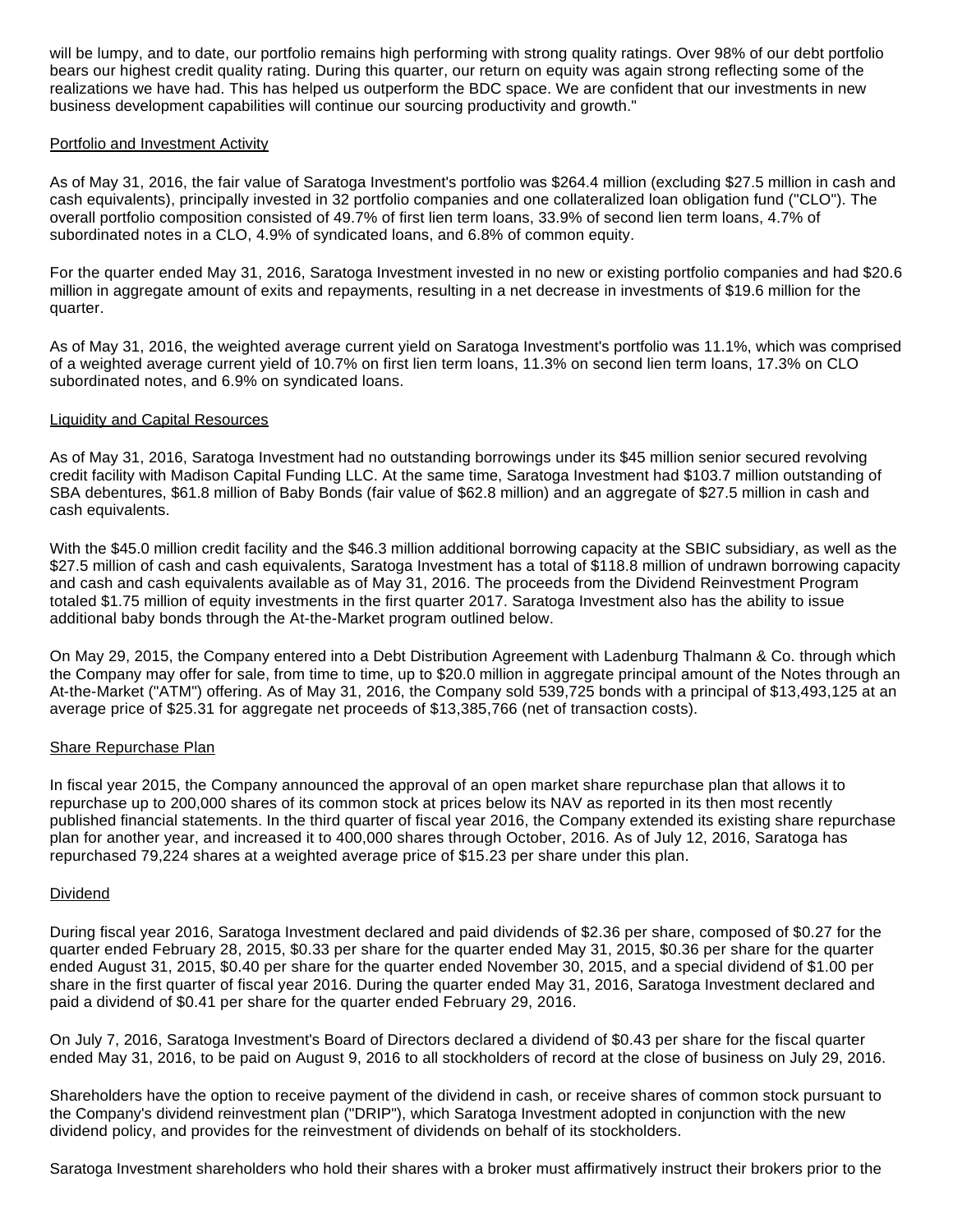record date if they prefer to receive this dividend and future dividends in common stock. The number of shares of Common Stock to be delivered shall be determined by dividing the total dollar amount by 95% of the average of the market prices per share at the close of trading on the ten (10) trading days immediately preceding (and including) the payment date.

2017 Fiscal First Quarter Conference Call/Webcast Information

| When: | Thursday, July 14, 2016      |
|-------|------------------------------|
|       | 10:00 a.m. Eastern Time (ET) |

#### **Call:** Interested parties may participate by dialing (877) 312-9208 (U.S. and Canada) or (678) 224-7872 (outside U.S. and Canada).

A replay of the call will be available from 1:00 p.m. ET on Thursday, July 14, 2016 through 1:00 p.m. ET on Thursday, July 21, 2016 by dialing (855) 859-2056 (U.S. and Canada) or (404) 537-3406 (outside U.S. and Canada), passcode for both replay numbers: 32861778.

Webcast: Interested parties may access a simultaneous webcast of the call and find the Q1 2017 presentation by going to the "Events & Presentations" section of Saratoga Investment Corp.'s investor relations website, <http://www.saratogainvestmentcorp.com/investor.html>

### About Saratoga Investment Corp.

Saratoga Investment Corp. is a specialty finance company that provides customized financing solutions to U.S. middlemarket businesses. The Company invests primarily in senior and unitranche leveraged loans, mezzanine debt, and, to a lesser extent, equity to provide financing for change of ownership transactions, strategic acquisitions, recapitalizations and growth initiatives in partnership with business owners, management teams and financial sponsors. Saratoga Investment Corp.'s objective is to create attractive risk-adjusted returns by generating current income and long-term capital appreciation from its debt and equity investments. Saratoga Investment Corp. has elected to be regulated as a business development company ("BDC") under the Investment Company Act of 1940 and is externally-managed by Saratoga Investment Advisors, LLC, an SEC-registered investment advisor focusing on credit-driven strategies. Saratoga Investment Corp. owns an SBIC-licensed subsidiary and manages a \$300 million Collateralized Loan Obligation (CLO) fund. It also owns 100% of the subordinated notes of the CLO. These diverse funding sources, combined with a permanent capital base, enable Saratoga Investment Corp. to provide a broad range of financing solutions.

#### Forward Looking Statements

This press release contains certain forward-looking statements. These forward-looking statements are subject to risks and uncertainties and other factors enumerated in this press release and the filings Saratoga Investment Corp. makes with the SEC. Saratoga Investment Corp. undertakes no obligation to publicly update or revise any forward-looking statements, whether as a result of new information, future events or otherwise.

### Financials

#### **Saratoga Investment Corp.**

#### **Consolidated Statements of Assets and Liabilities**

|                                                                                                         | As of             |                          |  |
|---------------------------------------------------------------------------------------------------------|-------------------|--------------------------|--|
|                                                                                                         | May 31, 2016      | <b>February 29, 2016</b> |  |
|                                                                                                         | (unaudited)       |                          |  |
| <b>ASSETS</b>                                                                                           |                   |                          |  |
| Investments at fair value                                                                               |                   |                          |  |
| Non-control/non-affiliate investments (amortized cost of \$254,888,356 and \$268,145,090, respectively) | 251,975,004<br>S  | \$<br>271,168,186        |  |
| Control investments (cost of \$12,072,644 and \$13,030,751, respectively)                               | 12,452,454        | 12,827,980               |  |
| Total investments at fair value (amortized cost of \$266,961,000 and \$281,175,841, respectively)       | 264,427,458       | 283,996,166              |  |
| Cash and cash equivalents                                                                               | 1,309,111         | 2,440,277                |  |
| Cash and cash equivalents, reserve accounts                                                             | 26,164,331        | 4,594,506                |  |
| Interest receivable, (net of reserve of \$0 and \$728,519, respectively)                                | 3,442,047         | 3,195,919                |  |
| Management fee receivable                                                                               | 170,494           | 170,016                  |  |
| Other assets                                                                                            | 360,202           | 350,368                  |  |
| Receivable from unsettled trades                                                                        |                   | 300,000                  |  |
| Total assets                                                                                            | 295,873,643<br>£. | 295,047,252              |  |
| <b>LIABILITIES</b>                                                                                      |                   |                          |  |
| Revolving credit facility                                                                               | \$                | \$                       |  |
| Deferred debt financing costs, revolving credit facility                                                | (496, 064)        | (515,906)                |  |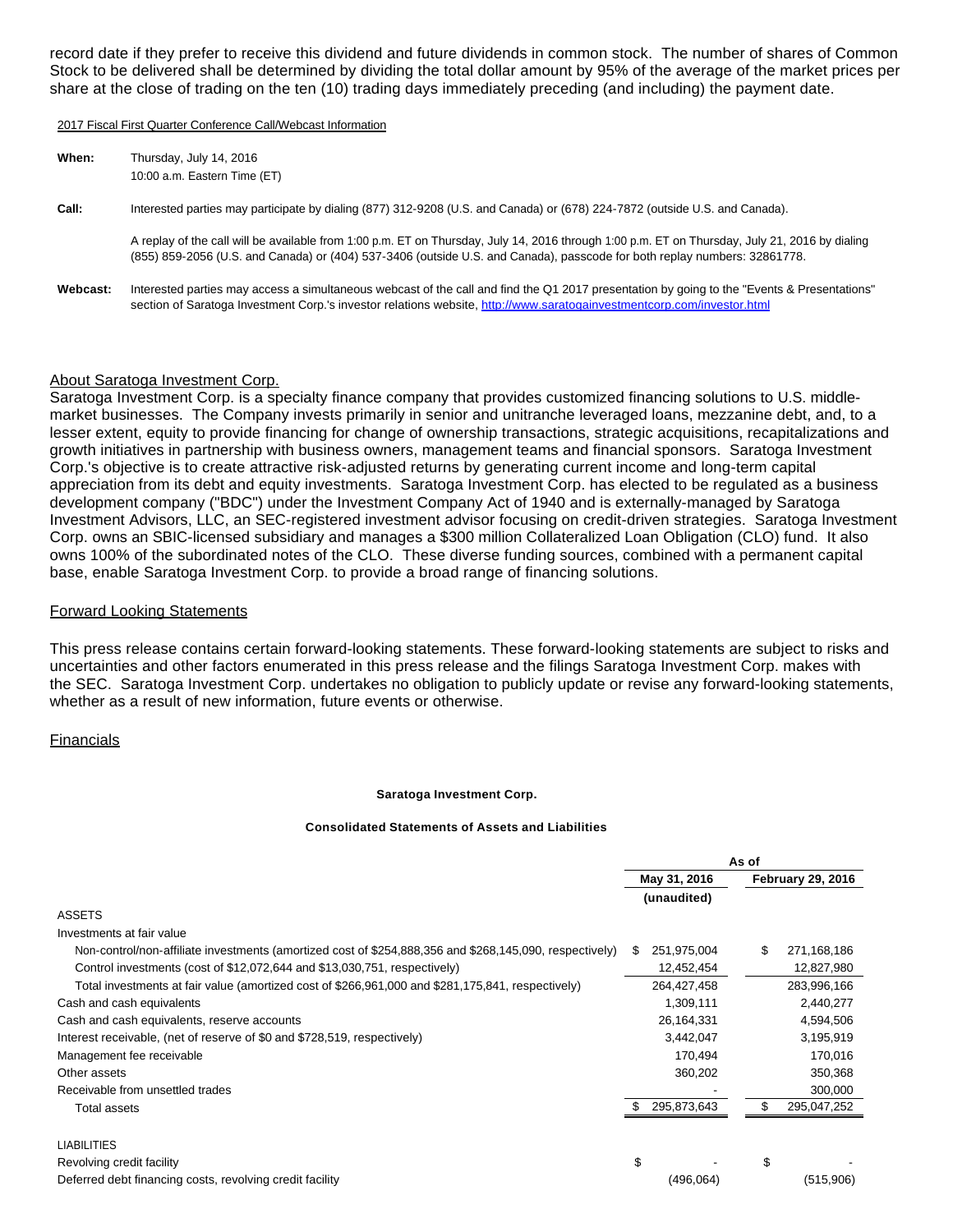| SBA debentures payable                                                                 | 103,660,000      | 103,660,000       |
|----------------------------------------------------------------------------------------|------------------|-------------------|
| Deferred debt financing costs, SBA debentures payable                                  | (2,669,276)      | (2,493,303)       |
| Notes payable                                                                          | 61,793,125       | 61,793,125        |
| Deferred debt financing costs, notes payable                                           | (1,589,192)      | (1,694,586)       |
| Dividend payable                                                                       |                  | 875,599           |
| Base management and incentive fees payable                                             | 5,753,045        | 5,593,956         |
| Accounts payable and accrued expenses                                                  | 938,257          | 855,873           |
| Interest and debt fees payable                                                         | 1,038,923        | 1,552,069         |
| Payable for repurchases of common stock                                                | 36,887           | 20,957            |
| Directors fees payable                                                                 | 54.000           | 31,500            |
| Due to manager                                                                         | 225,070          | 218,093           |
| <b>Total liabilities</b>                                                               | 168,744,775<br>S | \$<br>169,897,377 |
| <b>NET ASSETS</b>                                                                      |                  |                   |
| Common stock, par value \$.001, 100,000,000 common shares                              |                  |                   |
| authorized, 5,750,222 and 5,672,227 common shares issued and outstanding, respectively | \$<br>5,750      | \$<br>5,672       |
| Capital in excess of par value                                                         | 189,751,969      | 188,714,329       |
| Distribution in excess of net investment income                                        | (26,025,665)     | (26, 217, 902)    |
| Accumulated net realized loss from investments and derivatives                         | (34,069,644)     | (40, 172, 549)    |
| Accumulated net unrealized appreciation (depreciation) on investments and derivatives  | (2,533,542)      | 2,820,325         |
| Total net assets                                                                       | 127,128,868      | 125,149,875       |
| Total liabilities and net assets                                                       | 295,873,643      | 295,047,252       |
| NET ASSET VALUE PER SHARE                                                              | 22.11<br>\$      | 22.06<br>\$       |

### **Saratoga Investment Corp.**

#### **Consolidated Statements of Operations (unaudited)**

|                                                                            | For the three<br>months ended<br>May 31, 2016 |             | For the three<br>months ended<br>May 31, 2015 |  |
|----------------------------------------------------------------------------|-----------------------------------------------|-------------|-----------------------------------------------|--|
| <b>INVESTMENT INCOME</b>                                                   |                                               |             |                                               |  |
| Interest from investments                                                  |                                               |             |                                               |  |
| Non-control/Non-affiliate investments                                      | \$                                            | 6,620,113   | \$<br>5,648,979                               |  |
| Payment-in-kind interest income from Non-control/Non-affiliate investments |                                               | 129,090     | 691,152                                       |  |
| Control investments                                                        |                                               | 532,126     | 590,990                                       |  |
| Total interest income                                                      |                                               | 7,281,329   | 6,931,121                                     |  |
| Interest from cash and cash equivalents                                    |                                               | 3,786       | 736                                           |  |
| Management fee income                                                      |                                               | 373,684     | 378,746                                       |  |
| Other income                                                               |                                               | 249,596     | 250,564                                       |  |
| Total investment income                                                    |                                               | 7,908,395   | 7,561,167                                     |  |
| <b>EXPENSES</b>                                                            |                                               |             |                                               |  |
| Interest and debt financing expenses                                       |                                               | 2,368,056   | 1,963,865                                     |  |
| Base management fees                                                       |                                               | 1,227,157   | 1,124,098                                     |  |
| Professional fees                                                          |                                               | 359,299     | 333,444                                       |  |
| Administrator expenses                                                     |                                               | 325,000     | 250,000                                       |  |
| Incentive management fees                                                  |                                               | 728,280     | 1,797,833                                     |  |
| Insurance                                                                  |                                               | 70,658      | 87,317                                        |  |
| Directors fees and expenses                                                |                                               | 66.000      | 51,000                                        |  |
| General & administrative                                                   |                                               | 212,209     | 182,920                                       |  |
| Other expense                                                              |                                               | 13,187      |                                               |  |
| Total expenses                                                             |                                               | 5,369,846   | 5,790,477                                     |  |
| NET INVESTMENT INCOME                                                      |                                               | 2,538,549   | 1,770,690                                     |  |
| REALIZED AND UNREALIZED GAIN (LOSS) ON INVESTMENTS:                        |                                               |             |                                               |  |
| Net realized gain from investments                                         |                                               | 6,102,905   | 73,246                                        |  |
| Net unrealized appreciation (depreciation) on investments                  |                                               | (5,353,867) | 5,540,969                                     |  |